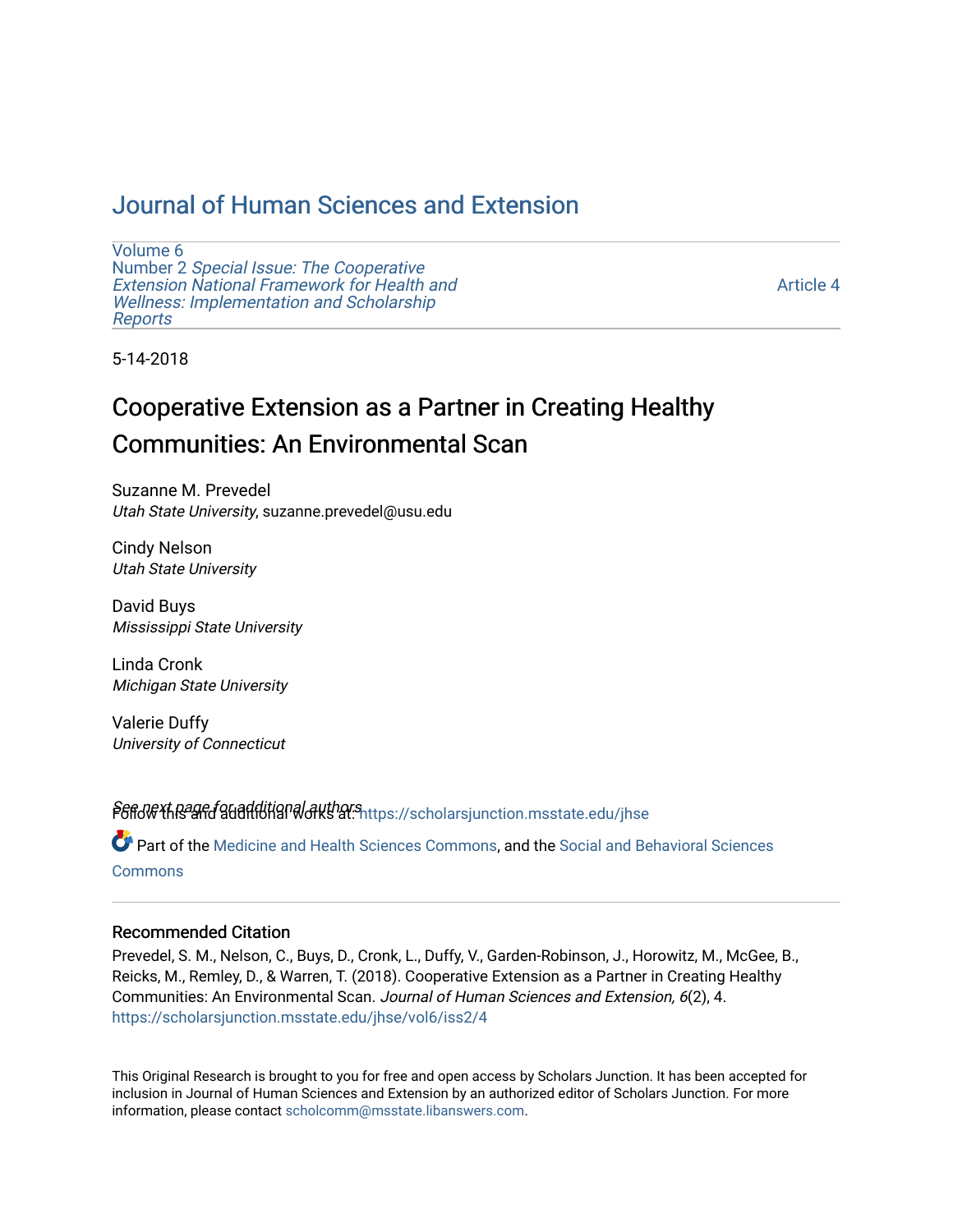# Cooperative Extension as a Partner in Creating Healthy Communities: An Environmental Scan

#### Authors

Suzanne M. Prevedel, Cindy Nelson, David Buys, Linda Cronk, Valerie Duffy, Julie Garden-Robinson, Marcel Horowitz, Bernestine McGee, Marla Reicks, Daniel Remley, and Tamara Warren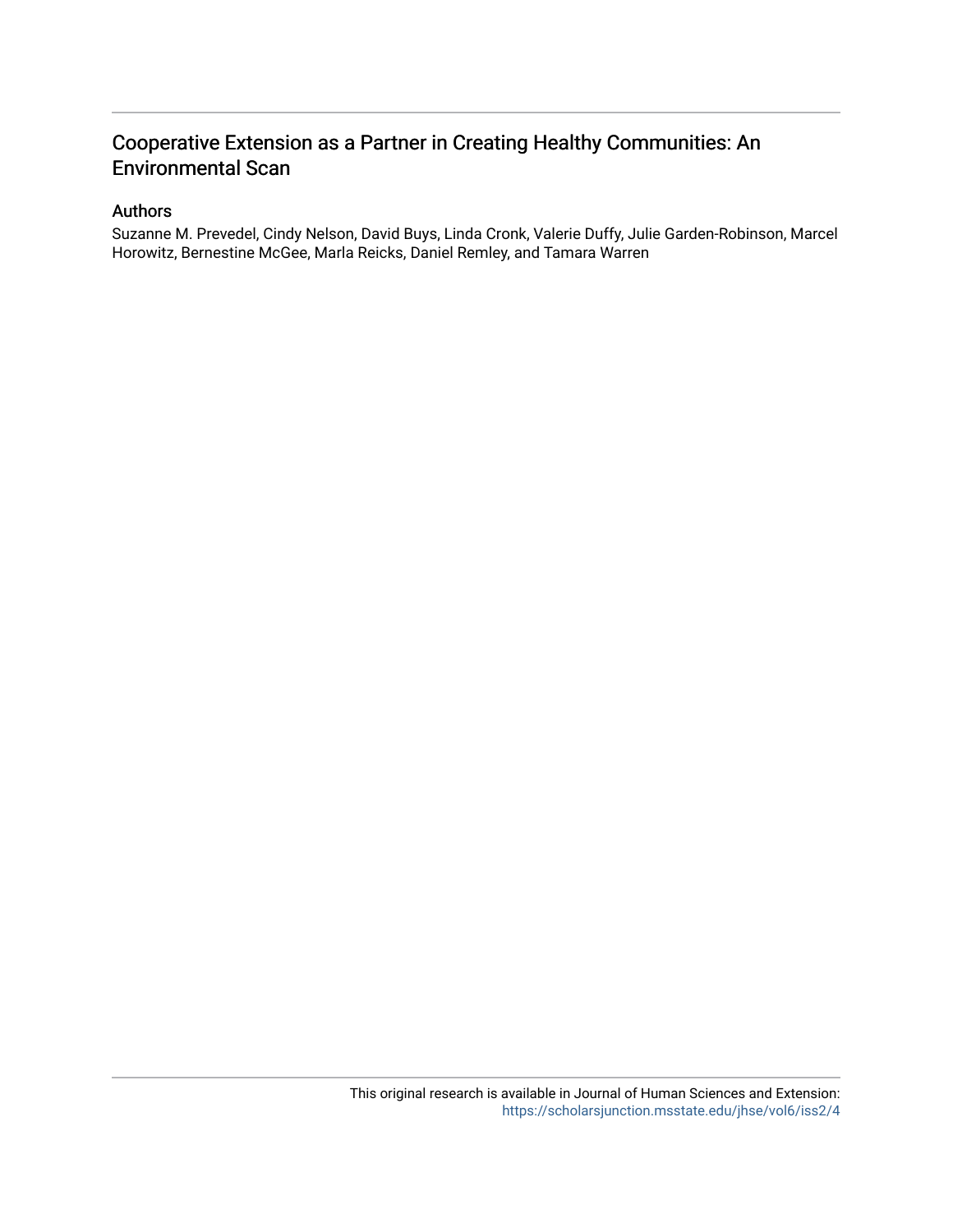# **Cooperative Extension as a Partner in Creating Healthy Communities: An Environmental Scan**

**Suzanne M. Prevedel Cindy Nelson** *Utah State University*

**David Buys** *Mississippi State University*

**Linda Cronk** *Michigan State University*

**Valerie Duffy** *University of Connecticut*

**Julie Garden-Robinson** *North Dakota State University*

> **Marcel Horowitz** *University of California*

# **Bernestine McGee**

*Southern University A&M College*

**Marla Reicks** *University of Minnesota*

## **Daniel Remley**

*The Ohio State University*

### **Tamara Warren**

*Alabama Agricultural and Mechanical University*

*Nationally, researchers and practitioners from all disciplines have been tasked with fully collaborating to reverse overall decline in health. One overarching goal of the Healthy People 2020 initiative is to attain high-quality, longer lives free of preventable disease, disability, injury, and death (U.S. Department of*

Direct correspondence to Suzanne M. Prevedel at Suzanne.prevedel@usu.ed

Journal of Human Sciences and Extension Volume 6, Number 2, 2018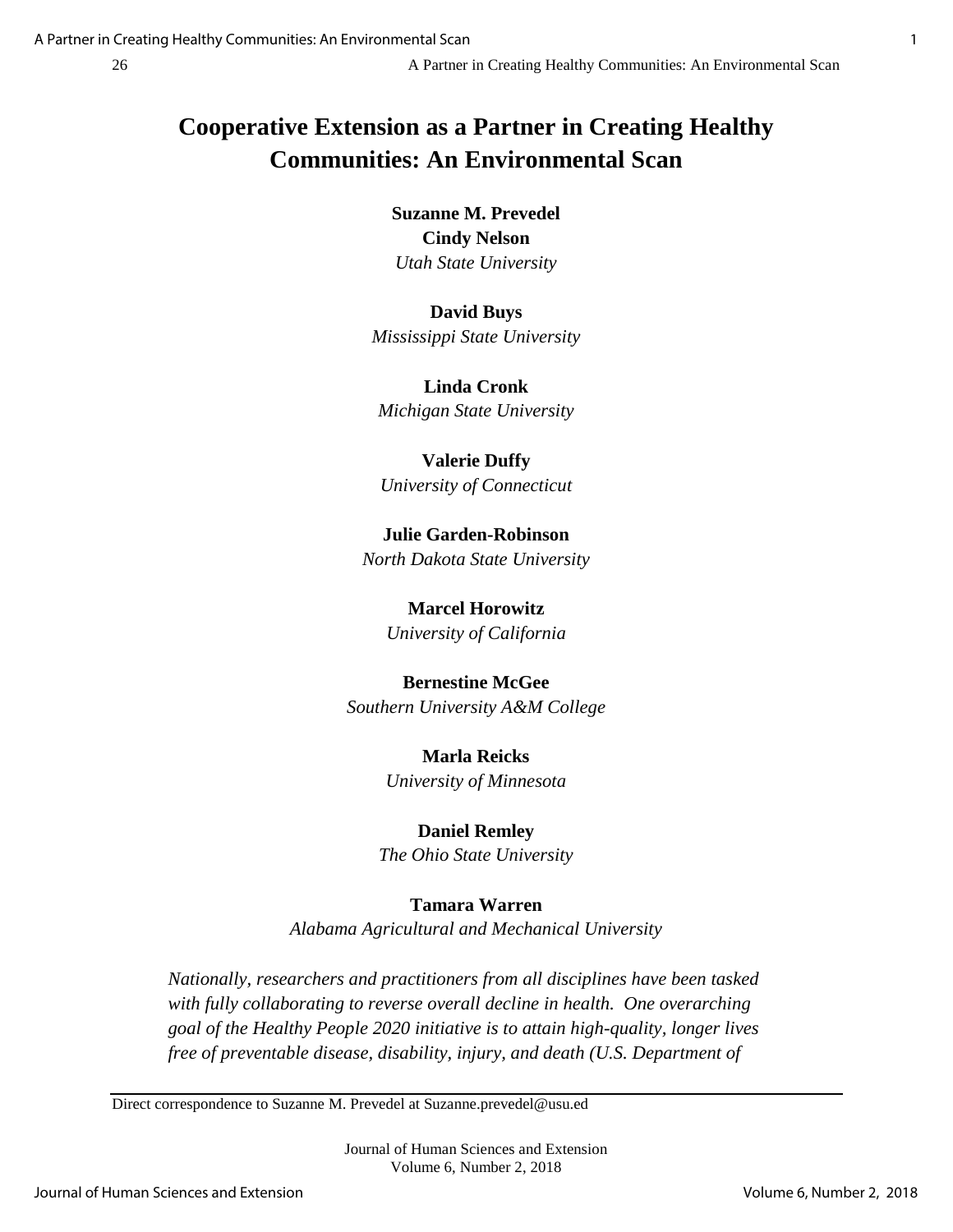A Partner in Creating Healthy Communities: An Environmental Scan 27

*Health and Human Services, Office of Disease Prevention and Health Promotion, 2017). Since Cooperative Extension System (CES) programs engage citizens in every county in the U.S., the objectives of the Chronic Disease Prevention and Management (CDPM) Action Team were to identify (1) existing curricula, projects and programs currently implemented and (2) perceived barriers to health-related programming. The team constructed an environmental scan to capture the scope of health and wellness programming from Extension administrators, faculty, and agents/educators engaged in CDPM related programs and partnerships. Information from 152 respondents was reported for 69 programs from 17 states, representing all CES regions. Programs represented a wide range of topics, including diet/nutrition, physical activity, housing, and gardening, delivered in conjunction with a variety of community partners. Barriers to health-related programming primarily included lack of organizational support, time, training and knowledge, funding, and perceptions of priorities. The data provided a snapshot of current CES health-related programming and challenges of a comprehensive coordinated pathway to long, healthy lives.*

*Keywords:* health and wellness, chronic disease prevention and management, curriculum, Cooperative Extension, Extension, health programming, Health and Wellness Framework, ECOP Action Teams

### **Project Overview**

The purpose of this national Cooperative Extension (Extension) project was to identify existing programs, curricula, partnerships, and projects that address chronic disease prevention and management that are implemented throughout the Cooperative Extension System (CES). The authors, members of the Chronic Disease Prevention and Management (CDPM) Action Team, selected the method of environmental scanning to gather this information. An environmental scan is a process used by organizations to identify information needs, seek that information, and use it (Choo, 2001). According to Graham, Evitts, and Thomas-MacLean (2008), an environmental scan is recognized as a valuable tool in assessing and planning health programs and activities. By broadly disseminating the results, the CDPM team hopes to engage stakeholders within the Cooperative Extension System to act to create healthy and safe communities across the United States.

### **Background**

The Extension Committee on Organization and Policy (ECOP) released the Cooperative Extension's National Framework for Health and Wellness, authored by Braun et al. (2014). ECOP called on all Extension professionals to work together to increase the number of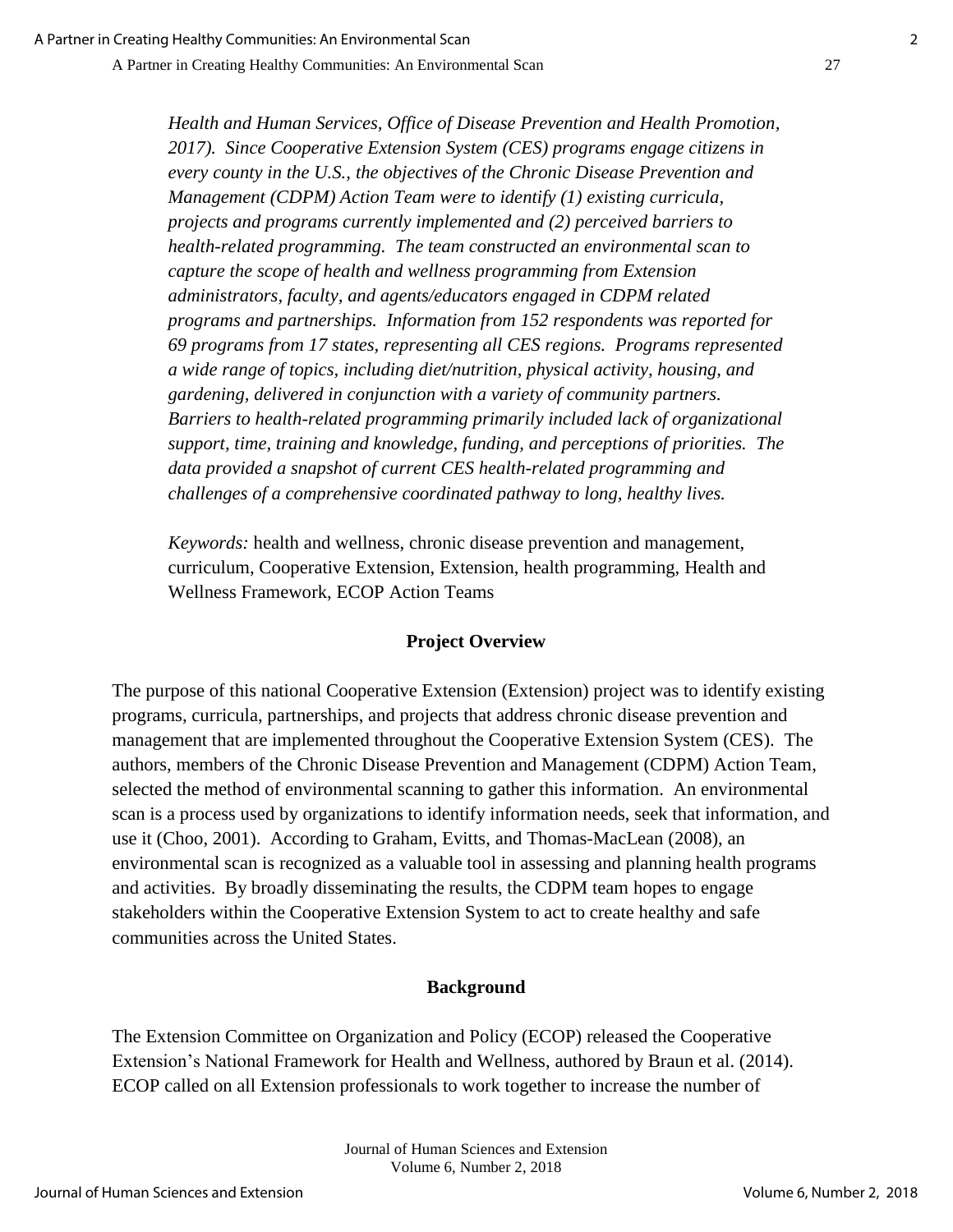Americans who are healthy at every stage of life by creating healthy and safe environments and improving individuals' preventive health behaviors. The CES Framework for Health and Wellness identified the following priority areas: Health Literacy, Health Insurance Literacy, Healthy Policy Issues Education, Positive Youth Development, and Chronic Disease Prevention and Management and Integrated Nutrition, Health, Environment, and Agriculture Systems.

Action Teams for five of the six priority areas were formed in 2015 through an invitation sent to all Extension directors seeking interested persons to serve on teams in the identified priority areas. The teams were tasked with researching how the CES could have increased positive impact on health and wellness. The Action Teams worked under the umbrella of the Association of Public and Land-grant Universities' (2016) Healthy Food Systems, Healthy People Initiative. The five Action Teams hoped to leverage a national movement to address known public health issues with leadership and community resources within the Cooperative Extension Land-grant University System.

#### **Methods**

The CDPM Action Team followed Albright's (2004) five-step process in completing the environmental scan: (1) identify the environmental scanning needs, (2) gather the information, (3) analyze the environment, (4) communicate the results, and (5) make informed decisions.

The environmental scan survey was conducted using Qualtrics®, an online survey software. An invitation to participate was disseminated through an email list of Land-grant institution Extension directors. Extension administrators completed the survey or asked faculty and field agents/educators to complete the survey. The survey instrument was open for nine weeks. The study was reviewed by the Mississippi State University Institutional Review Board and was deemed exempt.

Survey participants were asked to list CDPM programs currently implemented in CES, along with audiences served, program objectives, evidence-based practices, resources and curricula utilized, evaluation processes, partnerships, and barriers to action. For the purposes of this environmental scan, a program was defined as an organized purposeful set of educational activities and/or experiences that address predetermined outcomes. Health-related programs were defined as encompassing the following focus areas: healthy nutrition, physical activity, disease specific management, stress management, social/emotional health, and other healthrelated topics. Additionally, participants were asked to select all perceived barriers to delivering CDPM educational programming from a predefined list.

Data analysis methods included two independent coders who calculated descriptive statistics, tabulated programs submitted, and categorized them according to the themes they addressed.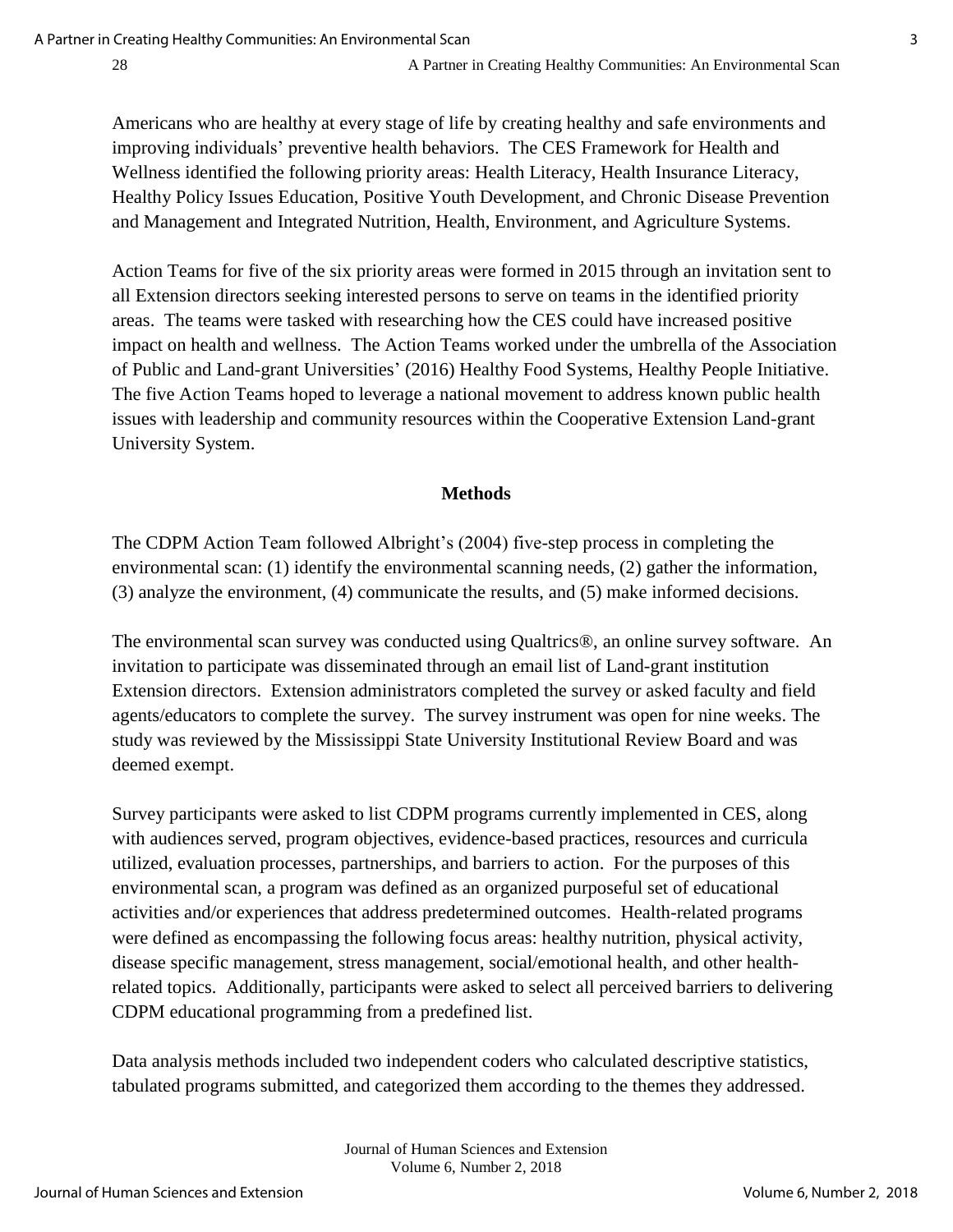Survey responses were obtained from 152 participants throughout the United States, providing information about 144 programs, in 17 states. Incomplete information was provided for 75 of the programs. Complete information was received for 69 programs.

### **Environmental Scan Survey Results**

The CES health programming reported in the survey addressed issues faced by a variety of audiences: youth, families, adults, older adults, and individuals and families with limited resources. The survey respondents focused on programs that addressed the prevention and management of common chronic diseases and conditions, including diabetes, cancer, heart disease, osteoporosis, and asthma. Extension wellness promotion and prevention crossed a broad spectrum. Topics included diet/nutrition, physical activity, housing, and gardening. The only curriculum reported multiple times was Dining with Diabetes, originally developed by the West Virginia Cooperative Extension circa 1997 as a series of three cooking and nutrition classes. The updated curriculum is used broadly throughout the CES.

A variety of community partners were identified that crossed multiple strata of civic organizations, including community, city, county, state, and federal government agencies. Other public and private partners included schools, healthcare organizations, recreation programs, foundations, farming, business, and retail organizations. One example was the community health coalition project "Shaping Elizabeth" in New Jersey, which was partially funded through the Robert Wood Johnson Foundation. A respondent provided the following quote about the Shaping Elizabeth program:

We just got a mobile unit from the Food Bank to deliver fresh fruit/vegetables to a section of the city of Elizabeth once a month starting March 2016 to a HUD Section 8 Housing Project (600 families). There are no supermarkets in this part of the city so this new project, which is part of "Shaping Elizabeth" will improve food access to healthy foods for these low-income families. SNAP-Ed and RD have been doing nutrition classes at the Family Success Center next to the housing unit for these families. We partner and work together for the benefit of the folks in this city.

The scan also identified some early-adopting states with robust health and wellness programs. States such as Michigan and New Mexico have been implementing health promotion programs using a Bronfenbrenner (1979) socio-ecological theory model for at least a decade.

The following tables describe the characteristics of respondents, the reported evidence-based levels of programs, the scope of CDPM programming, and perceived barriers captured through online surveys completed between March 15 and May 15, 2016. Table 1 describes age, gender,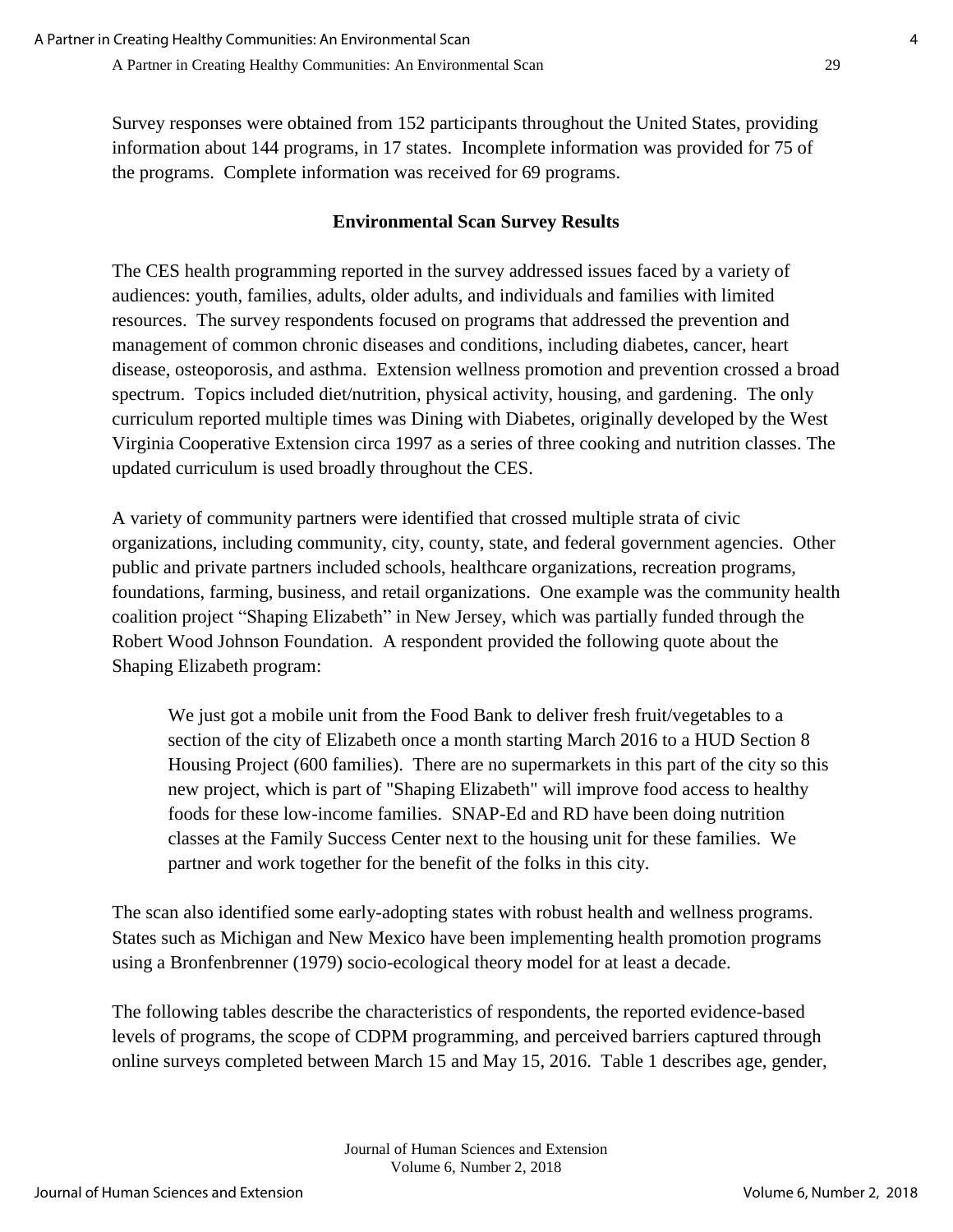and role of respondents within Extension. Of the 152 total responses, 28 respondents (18%) completed the queries related to demographics and roles.

| <b>Table 1. Extension Chronic Disease Prevention and</b><br><b>Management Programs Environmental Scan</b><br><b>Respondent Demographics and Occupational Roles</b> |    |  |  |                   |               |
|--------------------------------------------------------------------------------------------------------------------------------------------------------------------|----|--|--|-------------------|---------------|
|                                                                                                                                                                    |    |  |  | $(N = 28)$        |               |
|                                                                                                                                                                    |    |  |  | <b>Age Ranges</b> | <b>Number</b> |
| 18-29                                                                                                                                                              | 4  |  |  |                   |               |
| 30-49                                                                                                                                                              | 11 |  |  |                   |               |
| 50-64                                                                                                                                                              | 12 |  |  |                   |               |
| 65-75                                                                                                                                                              | 1  |  |  |                   |               |
| Gender                                                                                                                                                             |    |  |  |                   |               |
| Female                                                                                                                                                             | 26 |  |  |                   |               |
| Male                                                                                                                                                               | 1  |  |  |                   |               |
| Unreported                                                                                                                                                         | 1  |  |  |                   |               |
| <b>Occupational Role of Respondent</b>                                                                                                                             |    |  |  |                   |               |
| <b>State Extension specialist</b>                                                                                                                                  | 15 |  |  |                   |               |
| Field faculty/educator                                                                                                                                             | 13 |  |  |                   |               |
| <b>Geographic Responsibility</b>                                                                                                                                   |    |  |  |                   |               |
| <b>State</b>                                                                                                                                                       | 12 |  |  |                   |               |
| County cluster or region                                                                                                                                           | 1  |  |  |                   |               |
| County                                                                                                                                                             | 12 |  |  |                   |               |
| Other                                                                                                                                                              | 1  |  |  |                   |               |
| Unreported                                                                                                                                                         | 2  |  |  |                   |               |

Table 2 shows the number of CDPM programs reported and the evidence-based level of those CDPM programs as reported by survey respondents.

*Table 2. Evidence-Based Level of Cooperative Extension Chronic Disease Prevention and Management Programs*

|                                                  | <b>Number</b>  |  |
|--------------------------------------------------|----------------|--|
| <b>Total Number of Programs</b>                  | 144            |  |
| Incomplete program information provided          | 75             |  |
| Complete program information provided            | 69             |  |
| <b>Evidence-based Level of Reported Programs</b> |                |  |
| Programs reporting strong evidence-base          | 31             |  |
| Programs unsure of evidence-base                 | $\overline{4}$ |  |
| Programs with no evidence base                   | $\overline{4}$ |  |
| No response to evidence-base query               | 30             |  |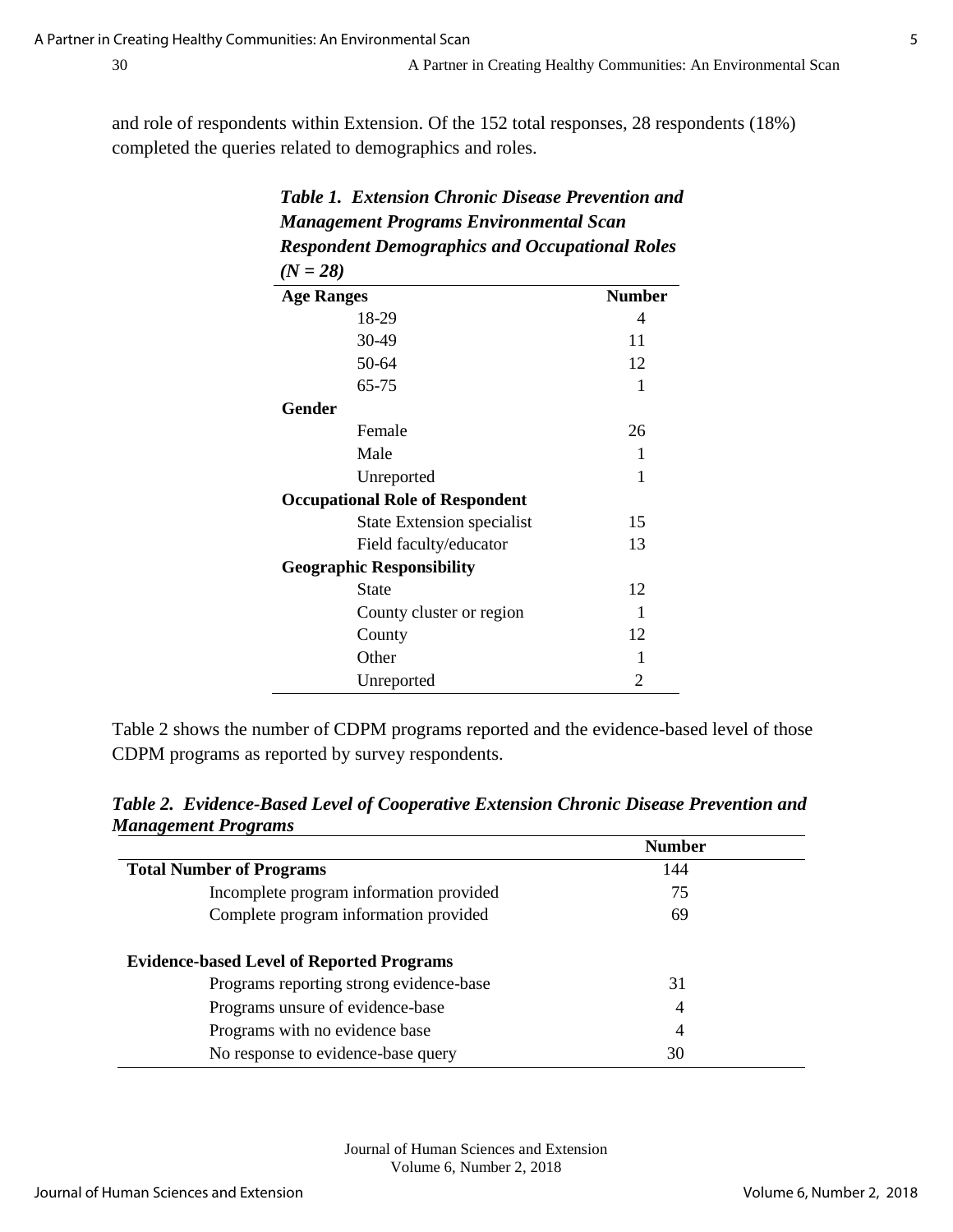The current Extension CDPM programs reported by respondents are listed alphabetically by title in Table 3.

*Table 3. Reported Cooperative Extension Chronic Disease Prevention and Management Programs by Title*

| <i><b>Frograms by Tute</b></i><br><b>Program Title</b>                                      | <b>Program Title</b>                                                 |
|---------------------------------------------------------------------------------------------|----------------------------------------------------------------------|
| • Balanced Living with Diabetes                                                             | • Healthy Housing                                                    |
| • Banking on Strong Bones                                                                   | • Hiking/trails active commuting and walkability                     |
| · Better Choices, Better Health                                                             | • I Can Prevent Diabetes                                             |
| • Better Choices, Better Health (Steps to Health<br>SNAP-Ed)                                | • I on Diabetes - spin off of Dining with Diabetes                   |
| • Book in a Bag-MyPlate                                                                     | • Idaho Food Smart Families                                          |
| • Cancer and Plant Foods                                                                    | • Ideas for Cooking and Nutrition (ICAN)                             |
| • Cancer Clear and Simple                                                                   | • Keys to Embracing Aging                                            |
| • CDC Diabetes Prevention Program                                                           | • Let's Move! Child Care                                             |
| • Choose Health: Food, Fitness, Fun                                                         | • Live Healthy Live Well email challenges                            |
| • Chronic Disease PATH                                                                      | • Love Your Heart                                                    |
| • Chronic Disease Self-Management Program by<br><b>Stanford University (Living Healthy)</b> | • Mediterranean Cuisine Comes to You                                 |
| • Cooking for a Lifetime of Cancer Prevention                                               | <b>MyCD</b>                                                          |
| · DASH Diet                                                                                 | • Nourishing Boomers and Beyond                                      |
| · DEEP Diabetes Empowerment Education<br>Program                                            | • On the Move to Better Health (Junior and<br>Senior)                |
| • Diabetes                                                                                  | • Pathweighs to Health                                               |
| • Diabetes Chronic Disease Self-Management<br>Program                                       | • Power of Pink: Breast Cancer Awareness<br><b>Education Program</b> |
| • Diabetes Education                                                                        | • Reducing Asthma Triggers in the Home                               |
| • Dining with Diabetes                                                                      | $\bullet$ SNAP-Ed                                                    |
| • Dirty Hands, Healthy Hearts                                                               | • Speedway to Healthy Exhibit                                        |
| • Eat Healthy, Be Active                                                                    | Stay Strong Stay Healthy-Elder                                       |
| • Eat Smart, Live Strong                                                                    | <b>Strong Women</b><br>$\bullet$                                     |
| • Eat Smart, Move More, Prevent Diabetes                                                    | Strong Women, Healthy Hearts                                         |
| • Eat Smart, Move More, Weigh Less                                                          | • Summer Walking Program                                             |
| $\bullet$ EFNEP                                                                             | • The Healthy Diabetes Plate                                         |
| · Everybody Walk Across PA                                                                  | • Walk Georgia                                                       |
| • Farm to School                                                                            | Walk Kansas                                                          |
| • Fit Families Rock                                                                         | • Walk-a-weigh                                                       |
| · General Chronic Disease Self-Management                                                   | Child Care Center Health                                             |
| • Get Moving Kentucky                                                                       | • Weight ~ The Reality Series                                        |
| • GROW Healthy Kids & Communities                                                           | • Youth Choice Youth Voice                                           |
| • Growing Stronger                                                                          |                                                                      |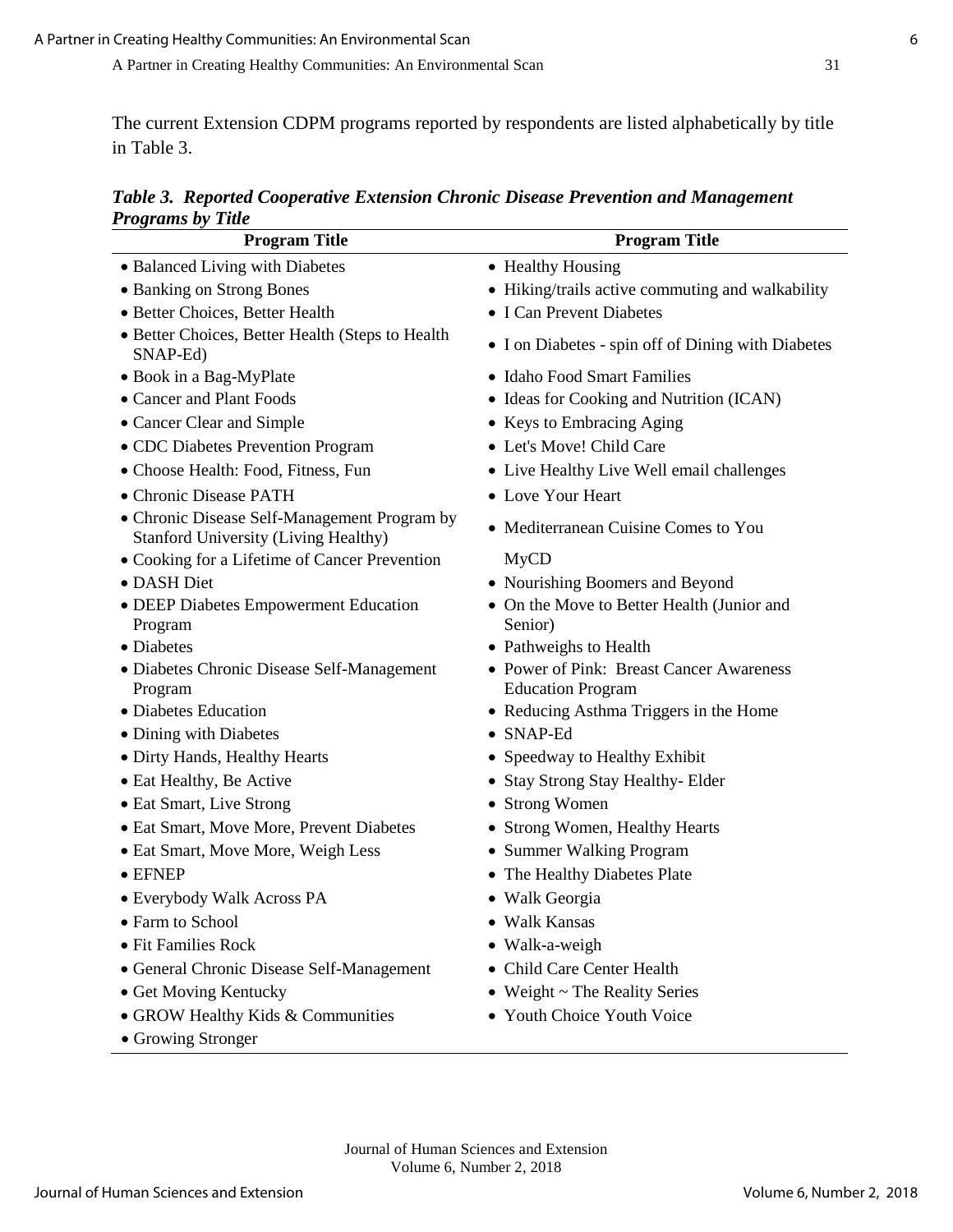Table 4 shows the number of responses to each of the predefined perceived barriers to delivering CDPM Programs through Extension. Of the 152 survey respondents, 43 individuals answered this question.

 *Table 4. Perceived Barriers to Delivering CDPM Programs within Cooperative Extension (N = 43)* 

| <b>Perceived Barrier</b>                                           | Number of<br><b>Responses</b> |
|--------------------------------------------------------------------|-------------------------------|
| I do not have time.                                                | 8                             |
| I do not feel confident that I am knowledgeable about the subject. | 6                             |
| Things keep changing and I can't keep up.                          | 6                             |
| Individuals specifically reporting 'none.'                         | 5                             |
| It is too complicated for people to understand.                    | 3                             |
| Other organizations do this better than mine.                      | 2                             |
| My organization does not include it as a priority area.            | 1                             |
| I do not feel that my clientele have any needs in this area.       | $\theta$                      |
| Other                                                              | 12                            |

Survey participants acknowledged perceived barriers to delivering chronic disease prevention and management programs in the CES. These barriers included a lack of resources in the following areas: time, knowledge of general health promotion, specific disease management training, and general organizational support for wellness-based programs.

To deliver chronic disease prevention and management programs, respondents indicated that they needed appropriate curricula, training on use of evidence-based approaches, health program evaluation tools, and leadership support. Lack of time was the second most frequent barrier identified by environmental scan respondents, after the "Other" category. Within the twelve responses of the "Other" category, themes addressed were other job responsibilities, lack of time and resources, training and personnel, evaluation methods and community norms.

#### **Discussion**

Professional development and a potential shift in leadership priorities may be needed to further advance the role of CES in health-related programming. Although the U.S. land-grant universities have the expertise, experience, and credibility to respond to this emerging need, barriers were identified regarding a lack of training and knowledge of general health promotion and specific disease management information. Because ECOP has made health and wellness a national priority through the engagement of both public and private partners, additional professional development to address barriers is justified. Extension supports a comprehensive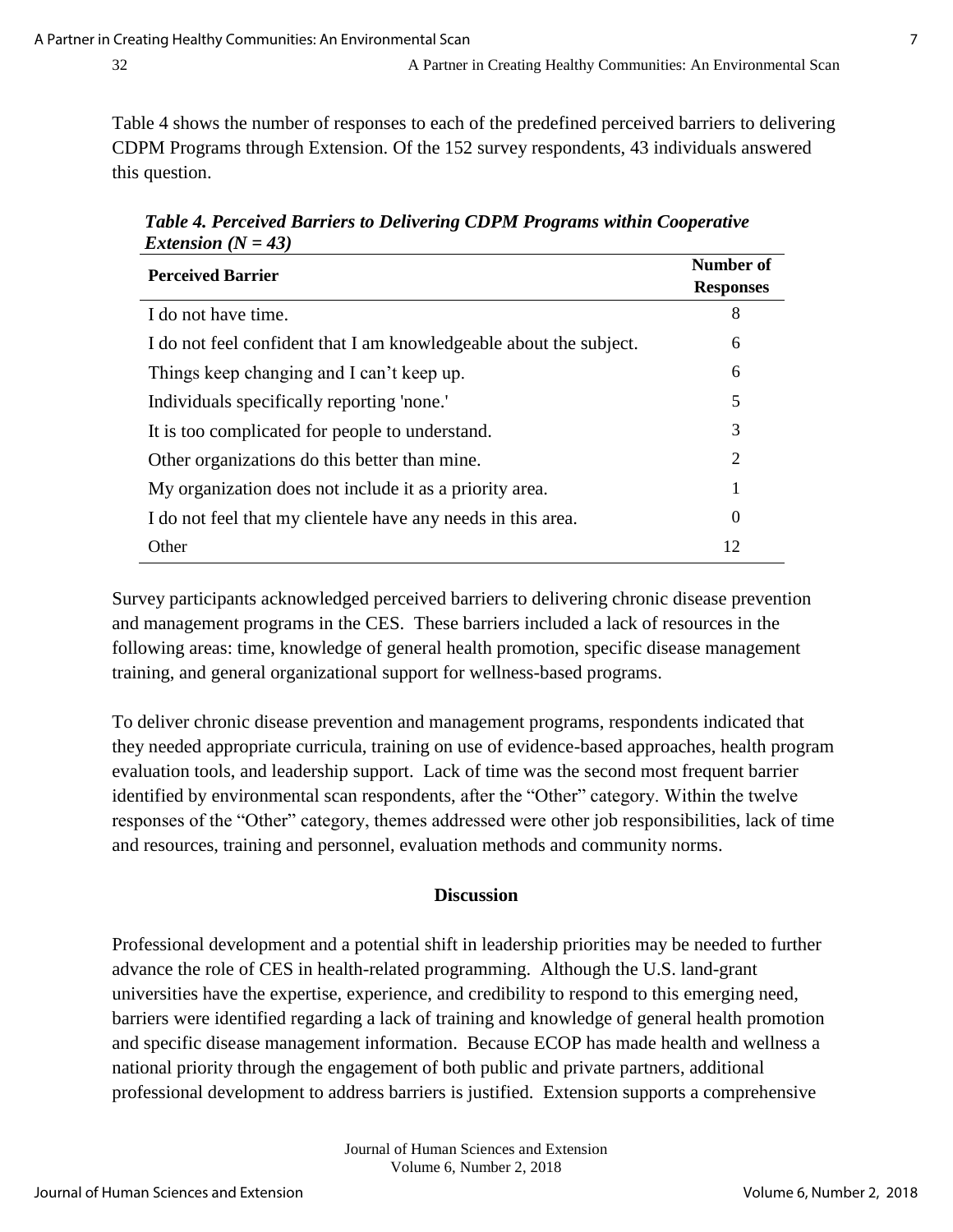approach to preventing illness and disease through health and wellness promotion based on the expertise and credibility of educators.

This study is unique because of the nature of the CES where disciplinary experts at Land-grant Universities translate science-based research results for county-based educators to deliver to local citizens. Other organizations that develop and deliver health-related programs do not operate in the same manner (e.g., schools, health departments).

This study design attempted to reach Extension health promotion and chronic disease program managers and practitioners across the national Land-grant University system. The authors discovered that the environmental scan online survey methodology was limited in its ability to capture a broad cross-section of respondents across the Cooperative Extension System. Therefore, the uniqueness of this study limited the ability to compare results with other literature.

The CDPM Action Team will use the information obtained from the environmental scan to guide the development and enhancement of future professional development. There are opportunities for greater synergy between state public health departments, other higher education institutions, and Land-grant Universities. New partnerships must be explored to support the coordination and expansion of programming to address chronic disease prevention and management.

## **Implications for Practice**

Prevention and management of top chronic diseases is a national priority and has a welldocumented research base. CES must seek out and use this existing research base to provide professional development opportunities for CES professionals and paraprofessionals working in the CDPM field.

Understanding of the relevance of health and wellness programs to improve individual and family life, along with adding new Extension personnel with specialized health and wellness responsibilities, could address perceived barriers with internal and external stakeholders.

The wide range of existing health-related programming indicates that CES is already wellpositioned to work towards the improvement of overall health and wellness for the U.S. population.

Organizational support needs to come from CES leadership who identify health-related programming as a priority, which could result in more resources being allocated to these programs by Extension staff at all levels in the system.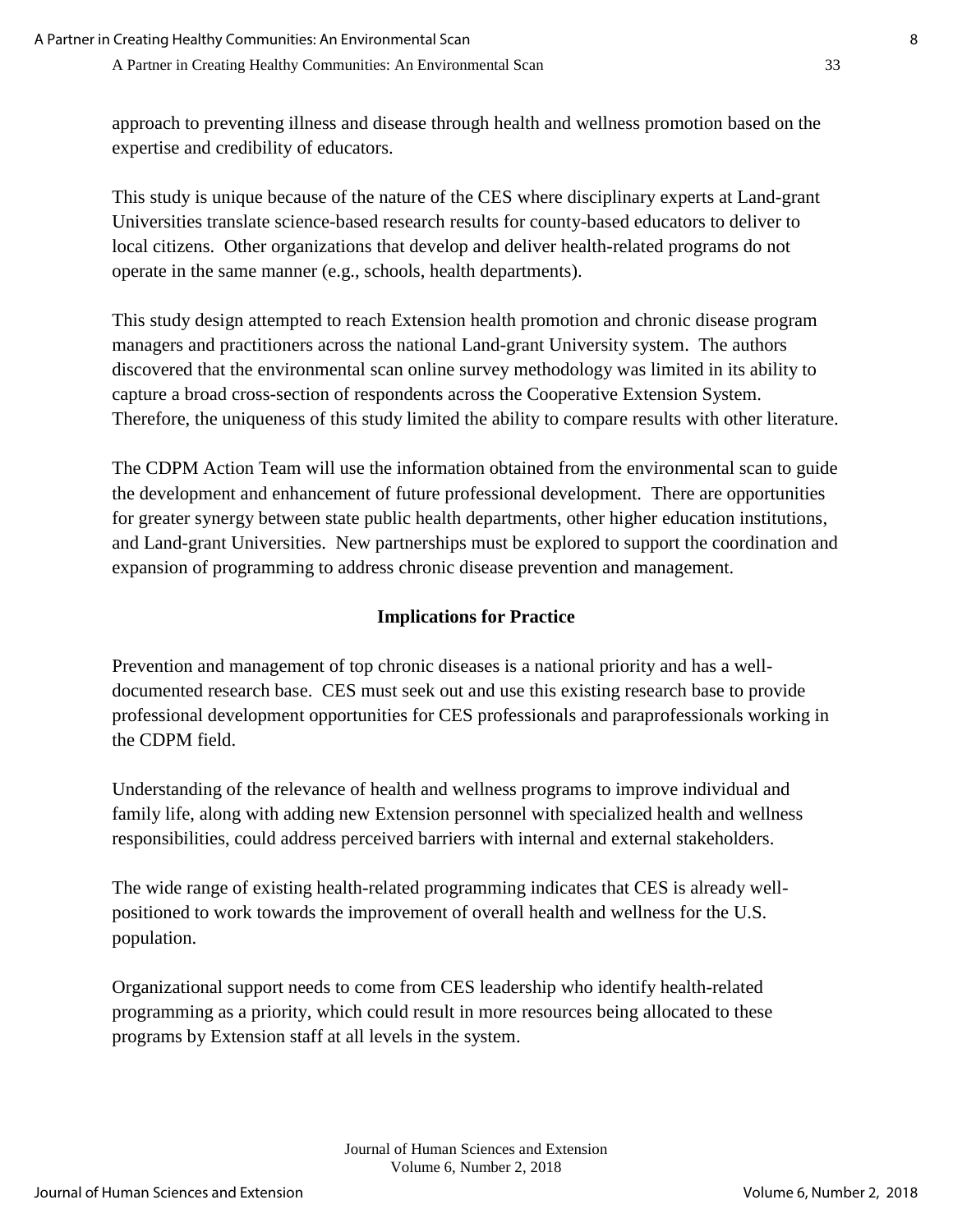Based on Cooperative Extension's National Framework for Health and Wellness, using the socioecological model, as well as the environmental scan results, we can now move forward using the fifth step of Albright's (2004) five-step process in completing the environmental scan: make informed decisions. By doing so, CES has the potential to increase the number of Americans who are healthy at every stage of life.

#### **Summary**

A wide range of health-related programs were identified through the environmental scan survey, primarily addressing diet/nutrition, physical activity, housing, and gardening. Programs were reported to be delivered by CES in conjunction with a number of public and private partners.

Perceived barriers identified included lack of time, confidence in the subject area, lack of appropriate training, lack of specific wellness and disease knowledge, that the subject matter is too complicated for people to understand, that there are other organizations that do this type of programs better than their Extension organization, and the lack of organizational priority given to the subject matter of CDPM. The survey results showed that there are currently many existing community partnerships between CES and other community organizations and agencies addressing topics related to CDPM. These partnerships may indicate that more opportunities might exist for greater synergy with existing partners and through building new partnerships within the healthcare system to overcome some of the perceived barriers and increase capacity for successful CES community-based health and wellness programs.

The Cooperative Extension System chronic disease prevention and management programs could play a strong future role in health promotion using their existing model of community engagement and translational research. Consistent language defining CDPM programs throughout would help identify the CES as a public health partner.

The challenge will be to engage national and community leadership to collectively address the root causes of poor health. As stated in the Healthy People 2020 Framework, significant and dynamic inter-relationships exist among different levels of health determinants, interventions are most likely to be effective when they address determinates at all levels. A quote from a respondent sums it up as well:

Prevention requires education at levels and in sectors outside of the audience at risk for chronic disease and injury. Our organization (Extension) needs to rethink the role/responsibility, targets of Extension "education" and metrics/indicators for effectiveness of Extension efforts.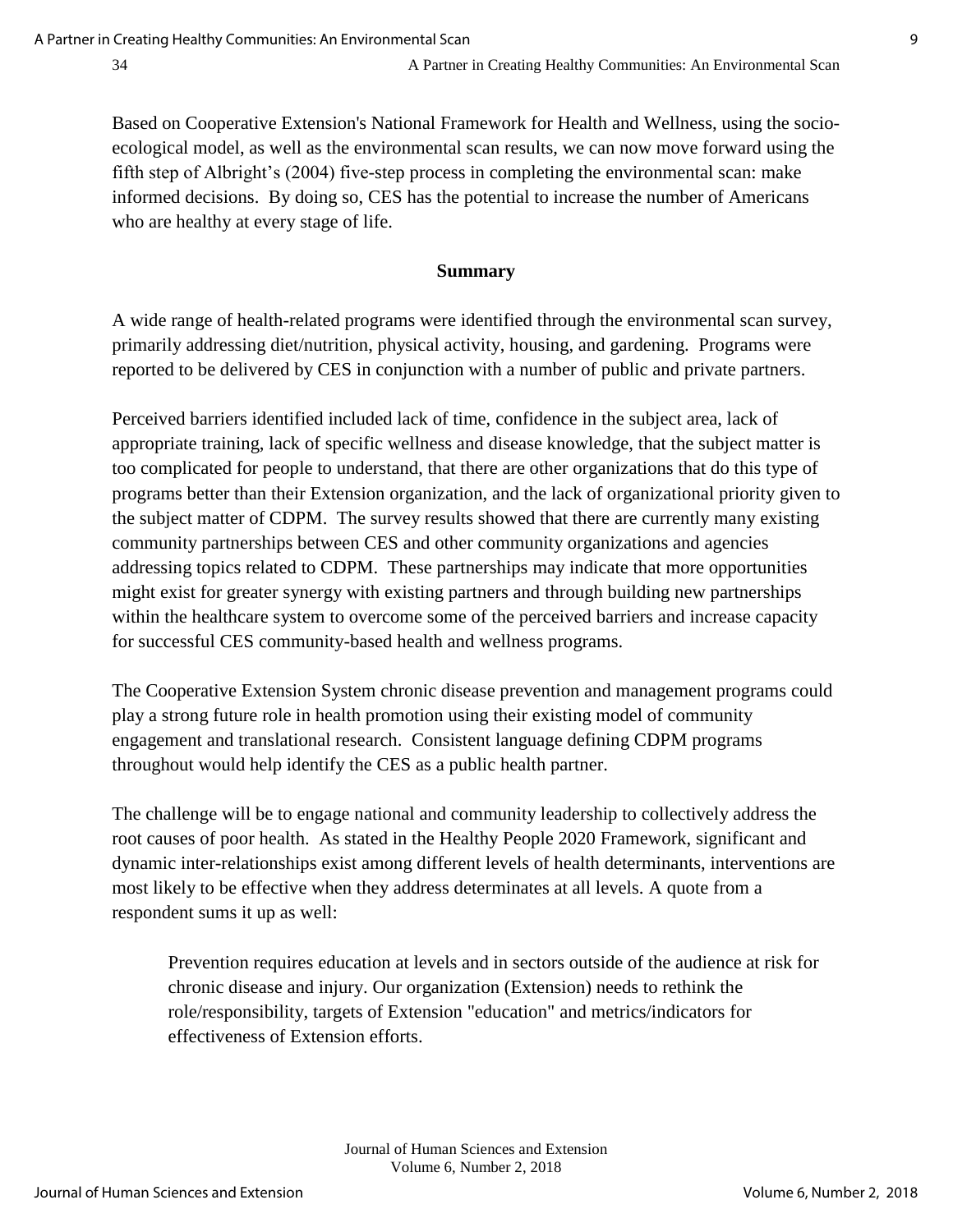It will take courage and passion by each of us to contribute what we have, where we are, to create a better path to healthier, more productive lives for all of us.

## **References**

- Albright, K. (2004). Environmental scanning: Radar for success. *The Information Management Journal*, *38*(3), 38–45.
- Association of Public and Land-grant Universities. (2016, January). *Healthy Food Systems, Healthy People report*. Retrieved from http://www.aplu.org/library/healthy-foodsystems-healthy-people/file
- Braun, B., Bruns, K., Cronk, L., Kirk-Fox, L., Koukel, S., LeMenestrel, S., . . . Warren, T. (2014, March). *Cooperative Extension's National Framework for Health and Wellness.* Retrieved from <https://nifa.usda.gov/resource/national-framework-health-and-wellness>
- Bronfenbrenner, U. (1979). *Ecology of human development: Experiments by nature and design*. Cambridge, MA: Harvard University Press.
- Choo, D. (2001). Environmental scanning as information seeking and organizational learning. *Information Research*, *7*(1). Retrieved from http://www.informationr.net/ir/7- 1/paper112.html
- Graham, P., Evitts, T., & Thomas-MacLean, R. (2008). Environmental scans: How useful are they for primary care research? *Canadian Family Physician*, *54*(7), 1022–1023.
- U.S. Department of Health and Human Services, Office of Disease Prevention and Health Promotion. (2017). *Healthy People 2020 framework: The vision, mission, and goals of Healthy People 2020.* Retrieved from https://www.healthypeople.gov/sites/default/files/HP2020Framework.pdf

*Suzanne Prevedel*, MEdis an Assistant Extension Professor of Family & Consumer Sciences with Utah State University. Her focus areas are family wellness and chronic disease prevention in rural and Native American communities.

*Cindy Nelson*, MS, is an FCS/4-H Agent with Utah State University Extension. Her main programming areas are health and wellness and youth leadership.

*David Buys*, PhD, MSPH, CPH, is the State Health Specialist at the Mississippi State University Extension Service and Assistant Research and Extension Professor in the Department of Food Science, Nutrition, and Health Promotion.

*Linda Cronk*, MA, is an Extension Educator with Michigan State University Extension. Her specializations are Extension health research, disease prevention and management.